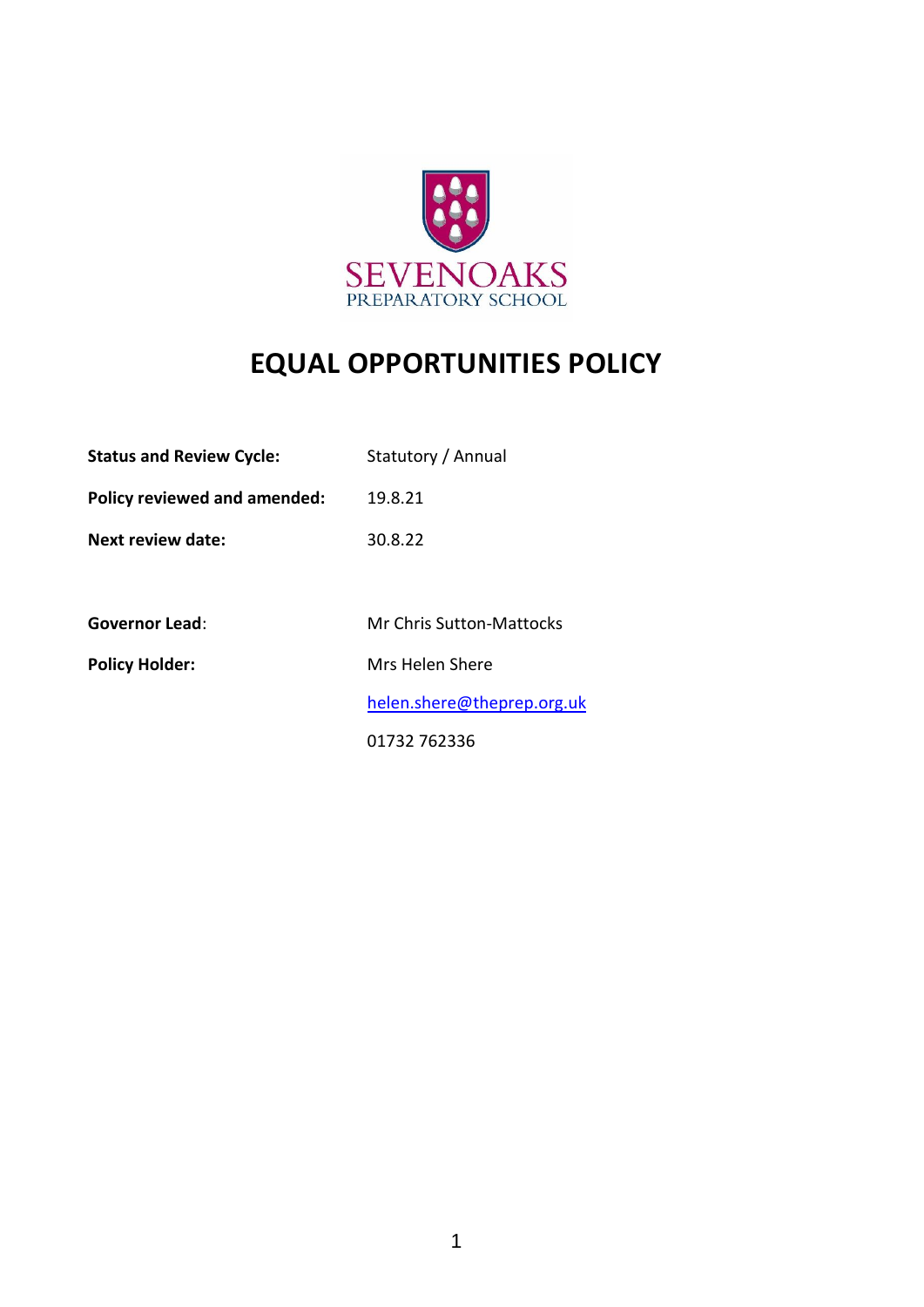Sevenoaks Preparatory School is an independent mainstream day school for boys and girls aged from 2 to 13 years. The School is committed to taking positive and proactive steps to ensure that we provide a safe and caring environment free from discrimination for everyone in our community.

# **Aims**

Our School actively promotes equality of opportunity, tolerance, fairness and anti-discriminatory practice towards all children, families, members of staff, students or volunteers.

The Governors and the Head ensure that we do not undermine the fundamental British values of democracy, the rule of the law, individual liberty, mutual respect and tolerance of those with different faiths and beliefs nor do we discriminate against pupils with protected characteristics.

In the provision of equal opportunities, the School fully and wholeheartedly adheres to both the spirit and detail of the Equality Act 2010, the Race Relations Act 1976 and the Race Relations (Amendment) Act 2000 and opposes discrimination on the basis of:

- disability
- gender reassignment
- pregnancy and maternity
- race
- religion or belief (including lack of religion and belief)
- gender
- sexual orientation and (in the case of adult members of the school community) marital or civil partnership and age

These can be called the **Protected Characteristics.**

# **Forms of Discrimination**

- **Types:** Discrimination may be direct or indirect, or arising from disability and it may occur intentionally or unintentionally.
- **Direct discrimination:** Direct discrimination occurs when a person is treated less favourably than another person because of a protected characteristic as stated in our aims above. For example, rejecting an applicant of one race because it is considered they would not "fit in" on the grounds of their race would be direct discrimination.
- Direct discrimination also occurs when a person is treated less favourably because of their association with another person who has a protected characteristic (other than pregnancy or maternity). For example, if a pupil is harassed or victimised because a sibling is disabled, this would be direct discrimination against that pupil.
- **Indirect discrimination:** Indirect discrimination occurs where an individual is subject to an unjustified provision, criterion or practice which puts them at a particular disadvantage because of, for example, their sex or race. For example, a minimum height requirement would be likely to eliminate proportionately more women than men. If these criteria cannot be objectively justified for a reason unconnected with gender, they would be indirectly discriminatory on the grounds of gender.
- **Discrimination arising from disability**: Discrimination arising from disability occurs when a disabled person is treated unfavourably because of something connected with their disability and the treatment cannot be shown to be a proportionate means of achieving a legitimate aim.

# **Admissions**

The School treats every application for admission in a fair and equal way in accordance with this policy and the School's Admissions Policy. The school accepts applications from, and admits, prospective pupils irrespective of their disability, race, religion or belif (or lack of religion or belief) or special educational needs.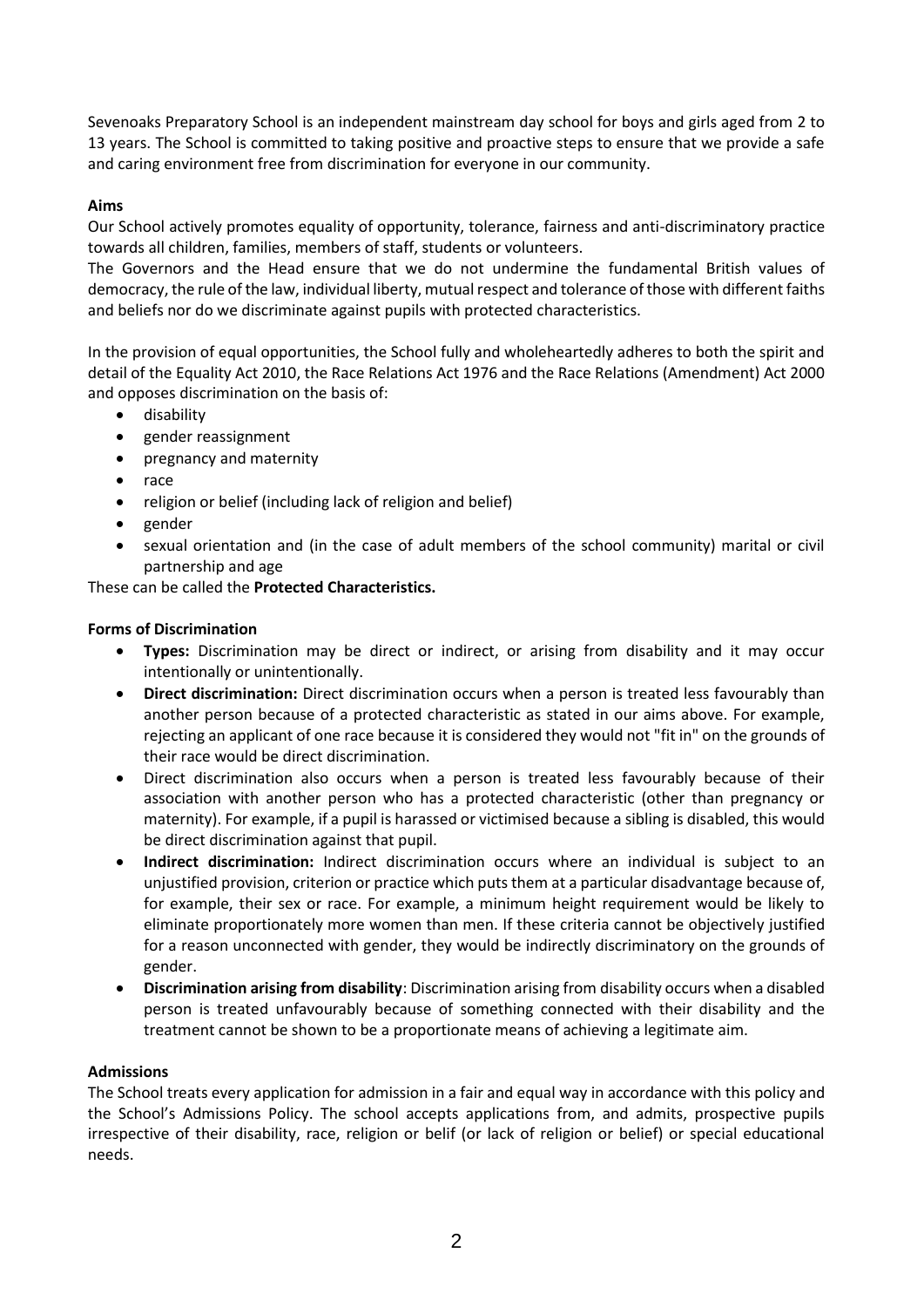Our school accepts its duty to try to eliminate discrimination and to promote equality of opportunity and good race relations. All staff and children at the school are entitled to an environment free from harassment and discrimination, as outlined in the Equality and Diversity policy.

The school is open to children of all cultures, religions, linguistic backgrounds and abilities. All children are treated as individuals with equal concern, in order that they should feel equally valued regardless of their sex, disability, religion, nationality, ethnic or national origins. Any publicity will state our commitment to Equal Opportunities and promote positive images of those groups in the community who suffer discrimination. All staff work to encourage each child's self -esteem and respect for others by promoting the positive values of diverse cultural identities through activities and resources.

## **Religious Belief**

Sevenoaks Preparatory School follows a broadly Christian ethos but is inclusive and welcomes and respects the rights and freedoms of individuals from other religions and faiths ( or with no religion or faith). This is subject always to their respecting the rights and freedoms of the School Community as a whole and considerations of safety and welfare.

The Governors, through the Head ensure that we do not undermine the fundamental British values of democracy, the rule of the law, individual liberty, and mutual respect and tolerance of those with different faiths and beliefs nor do we discriminate against pupils with protected characteristics.

## **School Uniform**

Sevenoaks Prep School's newly introduced uniform in 2018 reflects our belief of equality for all. It is consistent with this policy allowing equality for all pupils irrespective of their gender, gender assignment, race, disability, sexual orientation, pregnancy or maternity, religion or belief or special needs, subject to considerations of safety and welfare.

#### **Disability and special educational needs**

**Definitions:** Children have Special Educational Needs if they have a learning difficulty which calls for special educational provision to be made for them. A disability is a physical or mental impairment which has 'a substamtial and long-term adverse effect on a person's ability to carry out normal everyday activities'( Equality Act 2010 ).This also includes pupils with significantly greater difficulty in learning than the majority of children of his/her age, or a disability which means that a pupil cannot make full use of the general educational facilities as stated in the Children and Families Act 2014.

Our school is aware that some children have disabilities/additional needs and are proactive in ensuring that appropriate action can be taken when such a child is identified or admitted to the provision. We are committed to taking appropriate action to make sure that all children are able to access our services, made to feel welcome, and that our activities promote their welfare and development in partnership with parents/carers and other relevant parties.

The school is committed to the integration of all children with disabilities/additional needs and comply with the current Code of Practice on Special Educational Needs, the Special Educational Needs and Disability Act 2001, and the Disability Discrimination Act.

The school also believes that children with disabilities/additional needs have a right to play, learn and be able to develop to their full potential alongside other children.

Our school will do all it can to ensure children with disabilities/additional needs have access to the same facilities, activities and play opportunities as their peers. Everybody stands to gain if all children are allowed to share the same opportunities and are helped to overcome any disadvantages that they may face. **Identification of Children with Disabilities/Additional Needs and Support**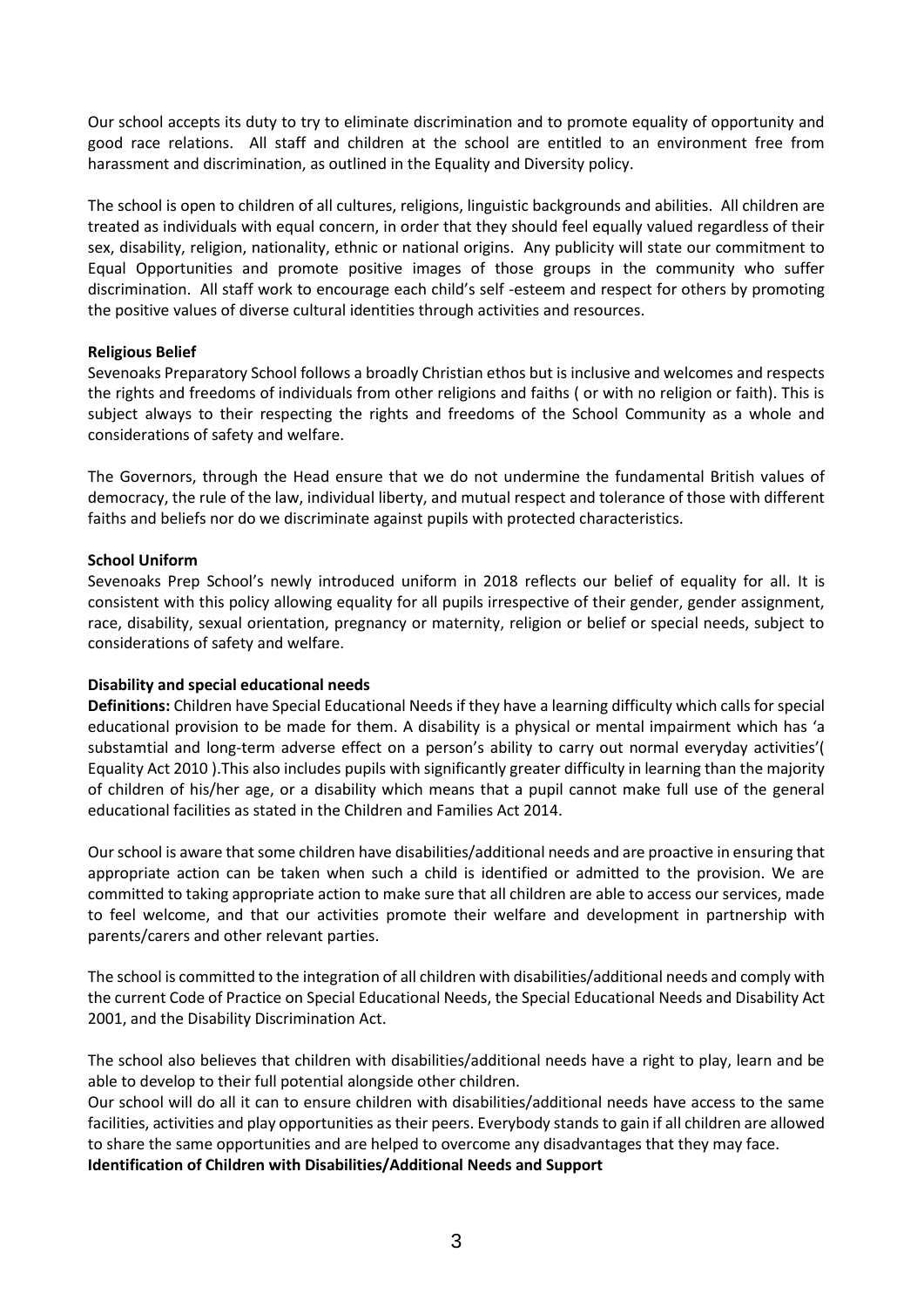The School has an on-going duty to make 'reasonable adjustments' and the SENCO will manage provision for children with disabilities/additional needs. This individual will be fully trained and experienced in the care and assessment of such children.

All staff are responsible for identifying children's needs and supporting their learning. Any concerns will be discussed with the SENCO in consultation with the parent/carers.

All members of staff will also be expected to assist the SENCO in caring for children with disabilities/additional needs.

In EYFS, the child's Key Person is responsible for maintaining observations, record keeping and assessments of a child's progress in all areas of learning and development. It is also their responsibility to identify any areas of additional needs and inform the SENCO through the procedures in the SEND policy.

Detailed records of progress are maintained by the Key Person working closely with the Early Years Learning Support Co-ordinator. Regular progress reviews will be made.

Detailed and accurate observations and assessments of children's progress are regularly made and properly recorded.

Staff will work together with parents/carers as partners to give day to day care for the child. Parents/carers will be given support by the staff team. Parents/carers are consulted on a continuous basis and information exchanged regarding their child's progress.

All children will be treated as equals and are encouraged to participate in every aspect of the school.

All children will be involved in the daily activities e.g.: outdoor play.

When outings are being planned, children with disabilities/additional needs will always be accommodated and included following a risk assessment.

Wherever possible we will promote positive images of those with disabilities/additional needs.

The school will ensure that all staff are aware of all legislation, regulations and other guidance on working with children with disabilities/additional needs.

Children with disabilities/additional needs are fully considered when activities are being planned and prepared.

The school will liaise with other agencies and seek advice, support and training for themselves and other staff as is necessary.

The school will support other members of staff to become more skilled and experienced in the care of children with disabilities/additional needs.

The school will ensure that systems are in place to adequately plan, implement, monitor, review and evaluate the Inclusion policy.

The school's equal opportunities procedures aim to help everyone involved to counteract and eliminate both direct and indirect discrimination in decision making, employment practices and service provision and to ensure that our services strive to achieve equality of opportunity for all.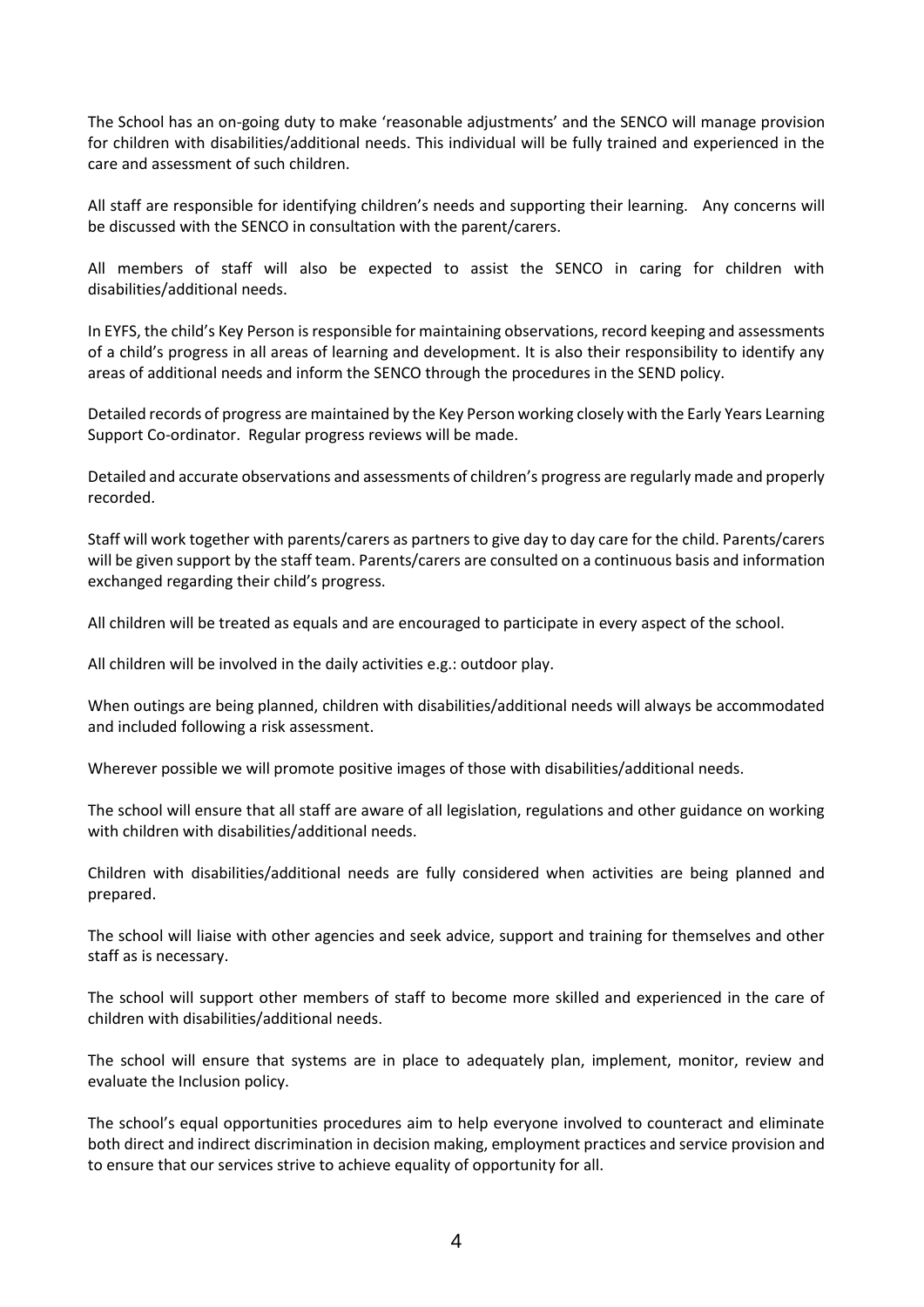The school will endeavour to challenge any offensive behaviour, language or attitudes with regards to race, ethnicity, nationality, class, religion, culture, gender, language, sexual orientation and disability towards staff, parents/carers, children and visitors.

Our response to any complaint or challenge will be handled in such a way as to demonstrate the school's development to being an equal opportunities school.

We recognise that the active involvement of parents/carers in the development and monitoring of our Equality & Diversity policy is vital to its success as set out in the Partnership with Parents/Carers policy. As such, the school will both welcome and encourage parents and carers to get involved in the running and management of the school, and to comment on the effectiveness of its policies and procedures.

The school will facilitate regular opportunities for consultation with parents/carers about the service that the school provides, as a means of monitoring the effectiveness of the Equality and Diversity policy.

## **POLICY OBJECTIVES**:

- To ensure that all children attending the school have equal access to activities that will support and extend their knowledge and experiences in all areas of learning and development
- To identify children with disabilities/additional needs as early as possible through continuous observation and assessment.
- To ensure that any child with a disability/additional need has access to all areas of the Early Years Foundation Stage.
- To keep parents/carers informed and encourage them to work in partnership with the school.

#### **EQUAL OPPORTUNITIES PROCEDURES**

To realise the school's objective of creating an environment free from discrimination and welcoming to all, the school will:

- Ensure that all children, including those with learning difficulties and disabilities, will be included and supported – with reasonable adjustments made for them.
- The SEND policy includes details about the welfare and educational provision for pupils with Statements of Special Educational Neeeds/EHCP.
- Ensure each child, parent and staff member knows that they are valued, and that their background (culture and religion) is understood, respected and reflected.
- Ensure that its services are open and available to all parents/carers and children in the local community.
- Ensure that issues of race, ethnicity, nationality, class, religion, culture, gender, language, sexual orientation and disability do not inhibit a child from accessing the school's services.
- Treat all children and their parents/carers with equal concern and value.
- Have regard for promoting understanding, respect and awareness of diversity and equal opportunities issues in planning and implementing the school's programme of activities.
- Promote the positive values of diverse cultural identities through anti-racist activities and resources.
- Help all children to celebrate and express their cultural and religious identity by providing a wide range of appropriate resources and activities.
- Encourage positive role models displayed through toys, imaginative play, resources and materials that promote non stereotyped images. Books will also be selected that promote and encourage such images.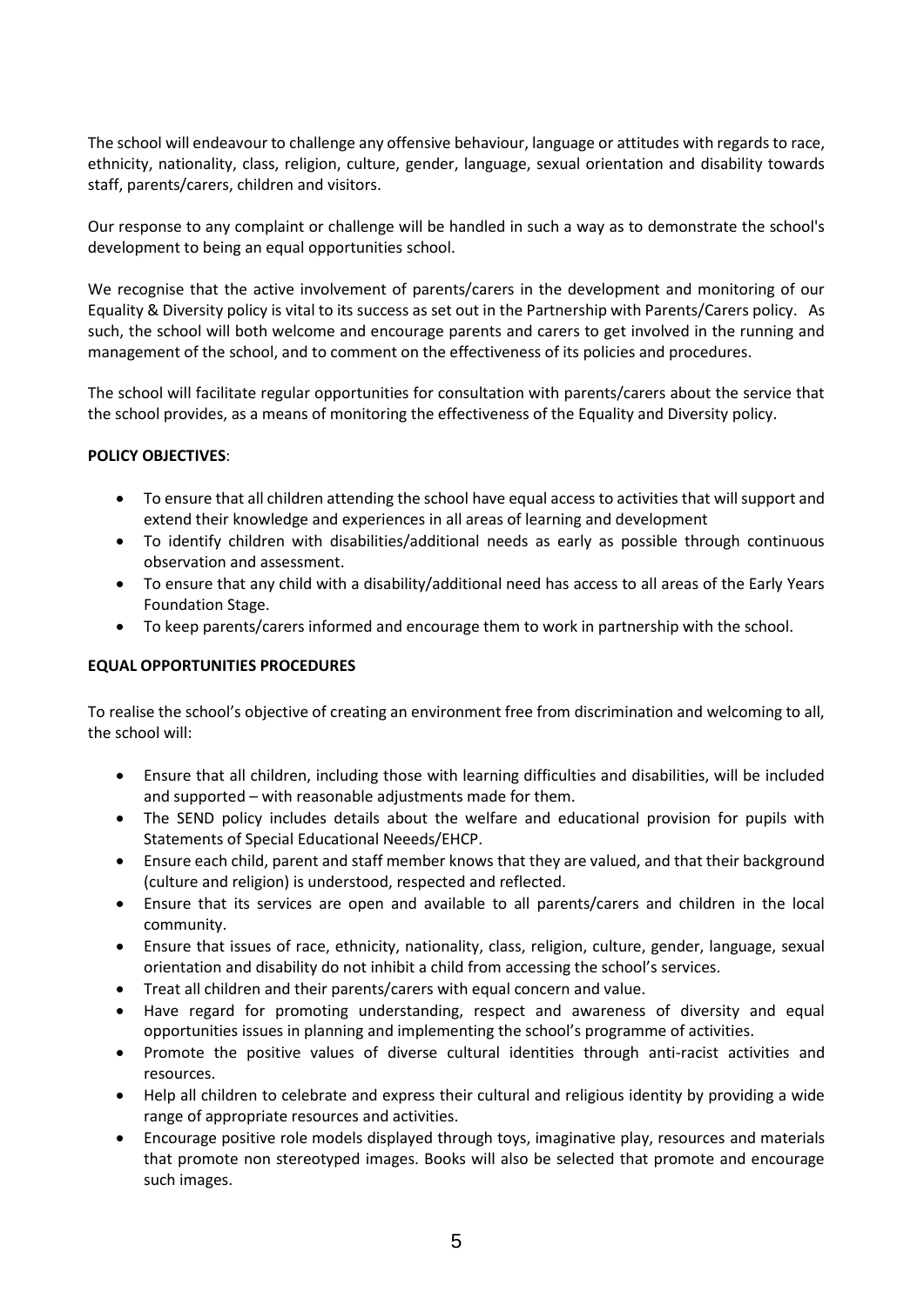- Encourage all children to access all areas of learning and participate in all activities; activities are planned to reflect the interests of the range of children.
- Ensure that the school's recruitment policies and procedures are open, fair and non-discriminatory.
- Endeavour to recruit a staff team that reflects the make-up of the school's local community.
- Ensure that all members of staff, children and their parents/carers are aware of, and understand the ethos of the Equality and Diversity policy, as it relates to all aspects of its work.
- Encourage and support staff to act as positive role models to children by displaying and promoting tolerant and respectful behaviour, language and attitudes and challenging any discriminatory incident, according to the provisions set out in the Staff Disciplinary & Grievance Procedures and the Behaviour policy.
- Treat seriously any member of staff found to be acting, or have been acting, in a discriminatory way, according to the provisions of the Staff Disciplinary & Grievance Procedures policy
- Work to fulfil all the legal requirements of the Sex Discrimination Act 1975, the Disability Discrimination Act 1995, the Human Rights Act 1998 and the Race Relations (Amendment) Act 2000.
- We will ensure that our childcare practice is regularly reviewed in order to remove those practices which discriminate unfairly on the grounds of gender, culture, religion or sexuality.
- Ensure that policies and procedures for consultation and participation are in place and understood.
- Ensure the services offered will support opportunities for staff to recognise discrimination, seek to address areas of inequality, promote understanding and awareness

The Head and Head of Pre-Prep will also be responsible for ensuring that the Equality policy is implemented and that its effectiveness is regularly monitored. They will be responsible for ensuring that:

- Staff receive appropriate training.
- The Equality and Diversity policy is consistent with current legislation and guidance.

All the school's policies and procedures will be kept under review to ensure they do not operate in a discriminatory manner or in any way against its commitment to equal opportunities.

# **Preventing Racial Harassment and Discrimination**

Proactive steps can be taken to prevent racial harassment and discrimination, and the school believes that this is more effective than tackling a situation once it has already occurred. Therefore, alongside the procedures outlined later in this policy to deal with incidents of racial harassment and discrimination, the school will:

- Ensure that all children are valued, irrespective of their race, colour, nationality or ethnicity.
- Encourage individuals to treat each other with respect, regardless of their race, colour, nationality or ethnicity.
- Acknowledge the existence of racism in society and take steps to promote harmonious race relations in our community.
- Promote good relations between different ethnic groups and cultures within the school and in the wider community.
- Ensure that different cultural and religious needs are met, understood and communicated to all individuals involved in the school.
- Actively look at promoting inclusive education in line with 'Black Lives Matter' throughout the curriculum.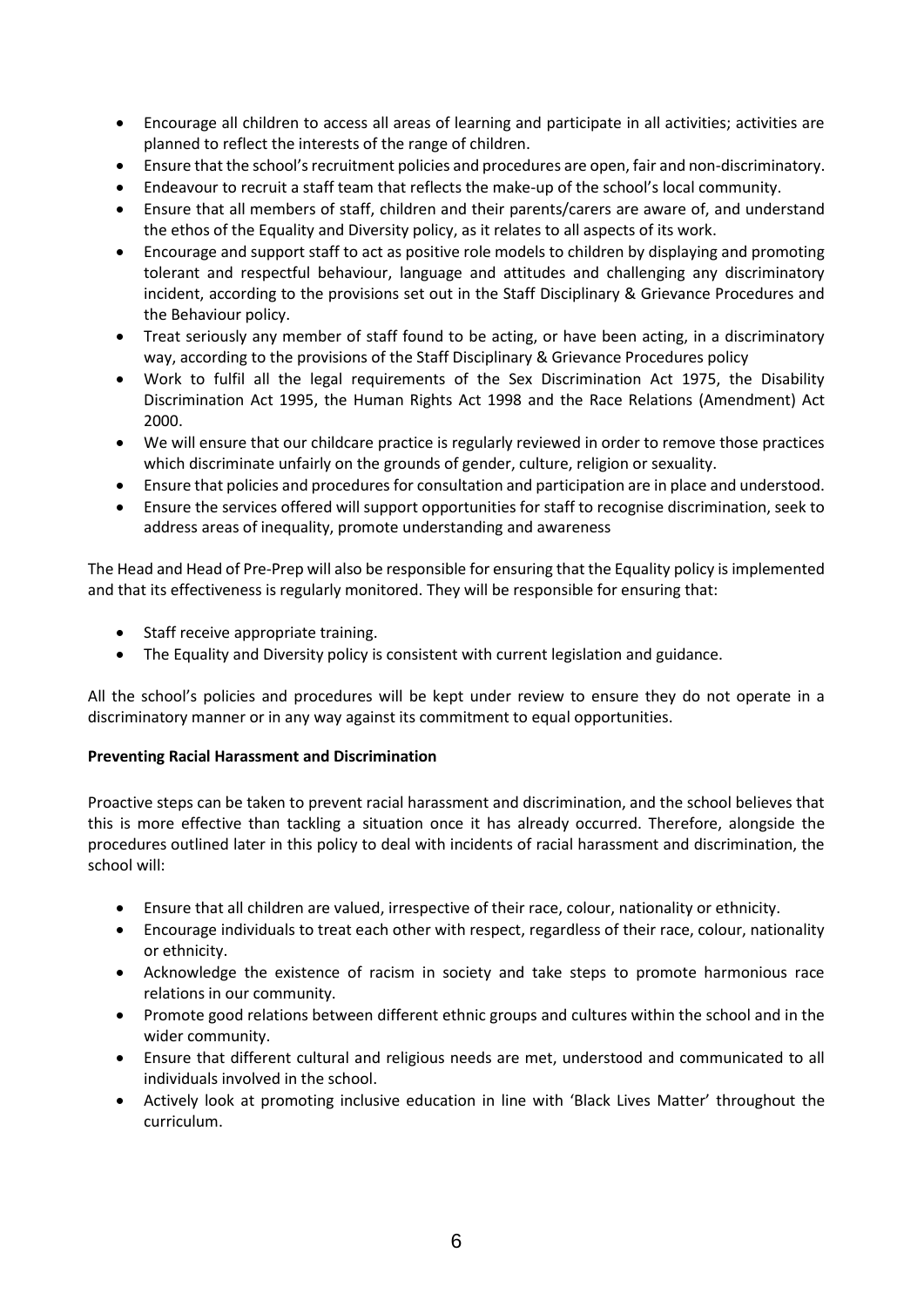## **Examples of Racial Harassment and Discrimination**

Racial harassment and discrimination can manifest itself in a variety of ways, some overt and others much less so. Some examples of unacceptable behaviour include:

- The use of patronising words or actions towards an individual for racial reasons, including name calling, insults and racial jokes.
- Threats made against a person or group of people because of their race, colour, nationality or ethnicity.
- Racist graffiti or any other written insults or the distribution of racist literature.
- Physical assault or abuse against a person or group of people because of their race, colour, nationality or ethnicity.

All staff and children will be encouraged to actively take responsibility for promoting racial tolerance and for protecting each other from racial harassment and discrimination by reporting any suspected incident to the Headr or a member of SMT.

## **THE SCHOOL AS AN EMPLOYER**

As an employer, the school is committed to ensuring that the workforce reflects the multicultural community that it serves. To this end, the school will:

- Advertise job vacancies in a variety of media sources and outlets and in a variety of places.
- Ensure that the school's human resource procedures prohibit racial discrimination and harassment, and investigate any concerns when this is suspected of failing.
- Investigate any allegation of racial discrimination or harassment according to the provisions of the Staff Disciplinary Procedures, Equality and Behaviour Management policies.
- Collect and monitor information about the ethnic background of the staff team and children.

# **Addressing Racial Harassment and Discrimination**

If a member of staff or a child becomes aware of an incident of racial harassment or discrimination occurring at the school, they will be encouraged to report the incident to the Deputy Head.

Any allegation made against a member of staff or a child will be investigated thoroughly. The individual concerned will be told that such behaviour will not be tolerated, and steps will be taken to ensure that it does not happen again.

Each incident will be fully investigated and details will be recorded in a separate section of the Incident Record Book.

In the case of **children**, incidents will be reported to their parent/carer and a course of action agreed upon to resolve the situation, in accordance with the provisions of the Behaviour policy.

In the case of **staff**, provisions within the Staff Disciplinary Procedures policy will be activated and a record of the incident will be kept and made available to statutory authorities if appropriate.

The Head is responsible for ensuring that all incidents are handled both professionally and sensitively. All incidents will be kept confidential, with initials being used in the place of names in the Incident Record book. In cases where the Head is involved in an allegation, the Chair of governors will handle the incident, or nominate a senior member of staff in their place.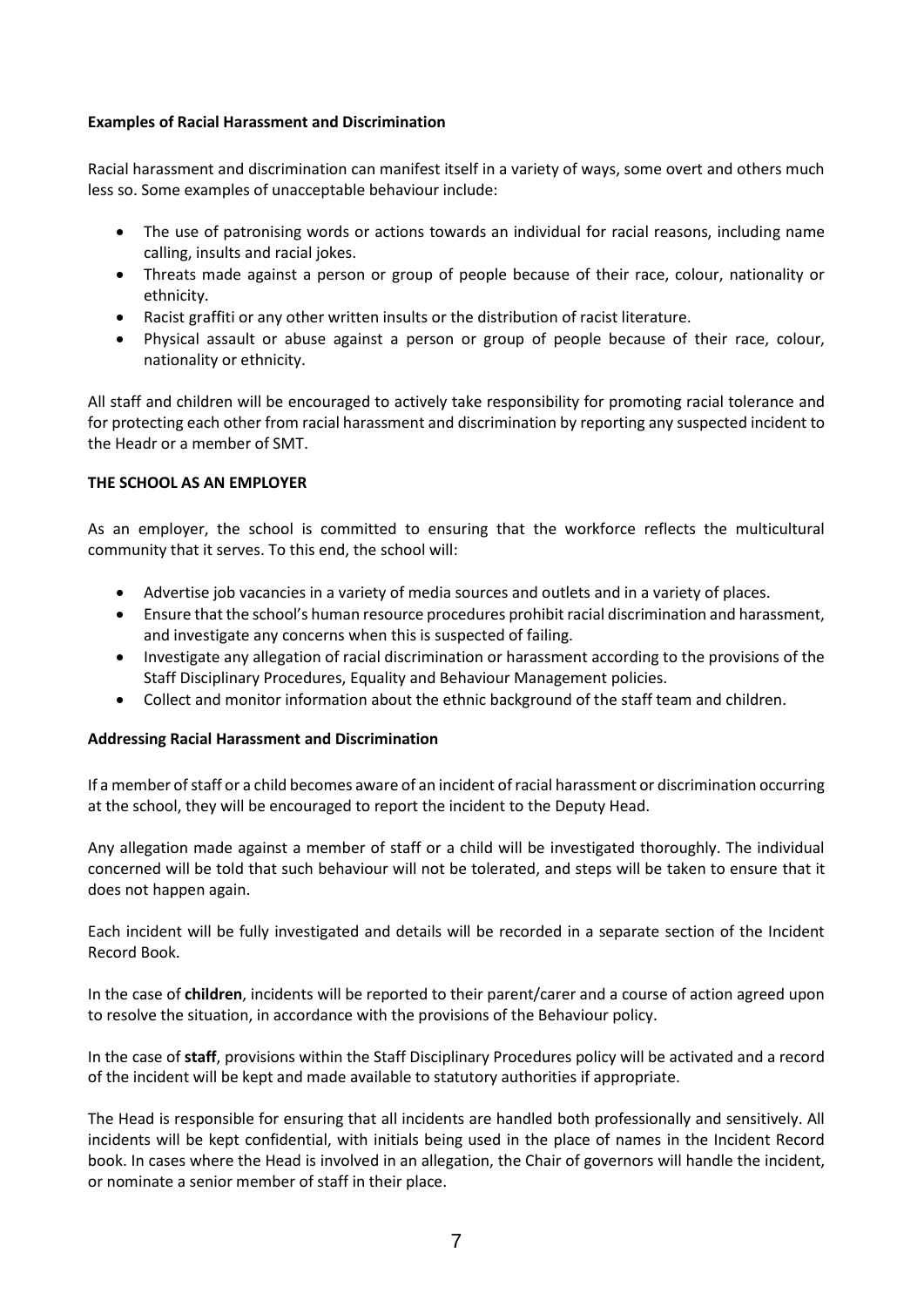In all cases, continued racial harassment or discrimination from any individual will result in exclusion from the school, where all other efforts have failed to provide a satisfactorily resolution.

## **LINKS WITH OTHER POLICIES**

| <b>Safeguarding Policy</b> | <b>Anti-Bullying Policy</b>       |
|----------------------------|-----------------------------------|
| e-Safety Policy            | <b>Health &amp; Safety Policy</b> |
| <b>Curriculum Policy</b>   | <b>Behaviour Policy</b>           |
| <b>Employee Manual</b>     | <b>PSHE Policy</b>                |
| <b>SMSC Policy</b>         | SEND/MAL/EAL Policies             |
| <b>Admissions Policy</b>   |                                   |
| <b>Accessibility Plan</b>  |                                   |

#### **APPENDICES**

- 1. Legislation and guidance that informs this policy
- 2. ISI Regulatory Requirements 2021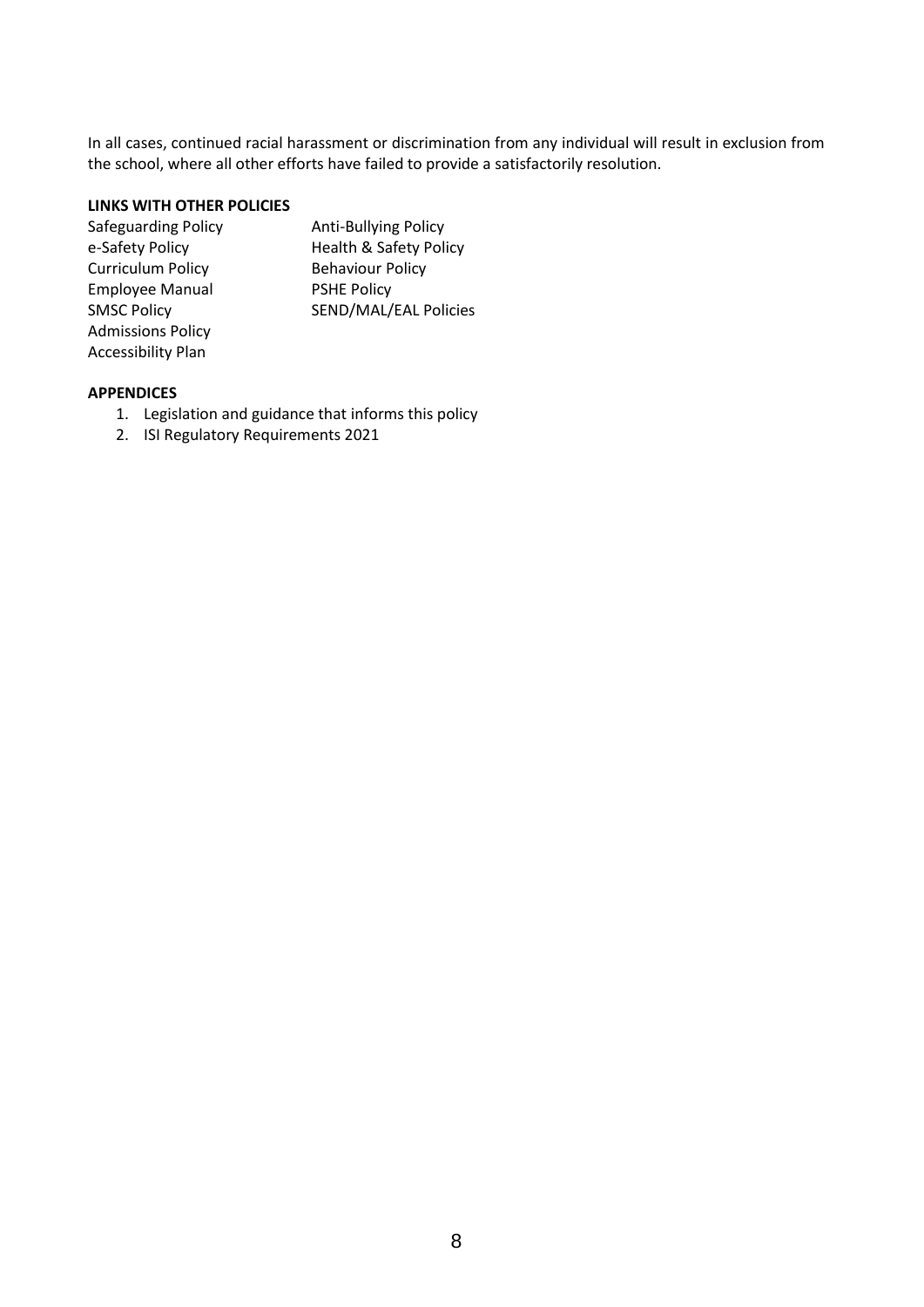#### **APPENDIX 1**

### **Legislation / guidance that informs this policy**

Equality Act 2010 and advisory documents DfE Non-Statutory Guidance 2014 Single Public Sector Equality Duty The Equality Act 2010 harmonised nine major pieces of equality legislation and around 100 statutory instruments that have been introduced over the past 40 years including: The Sex Discrimination Act 1976 The Race Relations Act 1968 The Children's Act 1989, 2004 The Disability Discrimination Act 1995, 2005 UN Convention on the Rights of the Child 1998 Race Relations Amendment Act 2000 The Special Educational Needs and Disability Discrimination Act 2001 The Childcare Act 2006

## **APPENDIX 2**

ISI Regulatory requirements 391-398: The Independent Schools Inspectorate Regulatory Requirements 2020 advises as follows:

391. To inform their advice and inspection of other standards, which require schools to cater for the needs of all pupils, inspectors may wish to be aware of other aspects of the Equality Act.

392. Academically selective schools may select pupils by ability and aptitude (and need not adjust the pass mark for pupils with disabilities), schools with a religious designation may select by religion and single sex schools, by gender. It is permissible to treat pupils differently on the basis of age.

393. It would be unlawful discrimination in England, for example, to make girls sit at the back, limit the subjects they can study or the careers advice available to them, because they are girls.

394. Schools must: • not treat disabled pupils less favourably; • take reasonable steps to avoid putting disabled pupils at a substantial disadvantage (the 'reasonable adjustment' duty) in matters of admission and education.

395. The duty to make 'reasonable adjustments' does not include a duty to change physical features. From 1 September 2012 it doesinclude a duty to provide auxiliary aids and services: 'where a disabled person would, but for the provision of the auxiliary aid, be put at a substantial disadvantage in relation to a relevant matter in comparison with persons who are not disabled, [a duty] to take such steps as it is reasonable to have to take to provide the auxiliary aid'. There are no generic answers as to what is a reasonable adjustment. The duty is always child specific and context specific. Many suggestions made in the non-statutory advice from the DfE, or statutory guidance aimed at state schools or LAs, could be viewed as steps/adjustments which could potentially be reasonable for independent schools to make for pupils with disabilities. See, for example, the suggestions contained in advice documents listed in the glossary.

396. The legal definition of 'disability' expressly excludes certain conditions: a tendency to set fire, steal, physical or sexual abuse of other persons, exhibitionism and voyeurism. This has the effect that a pupil with a disability is not protected by the Equality Act in relation to these specific behaviours – with one exception. Where a tendency to physical abuse of others is part of a disability (eg an autistic child who lashes out at care staff), this is not excluded; such a pupil has the usual degree of protection afforded by the Equality Act, namely the school must make reasonable adjustments to avoid putting them at a substantial disadvantage, eg adjustments to the Behaviour Policy and to avoid the